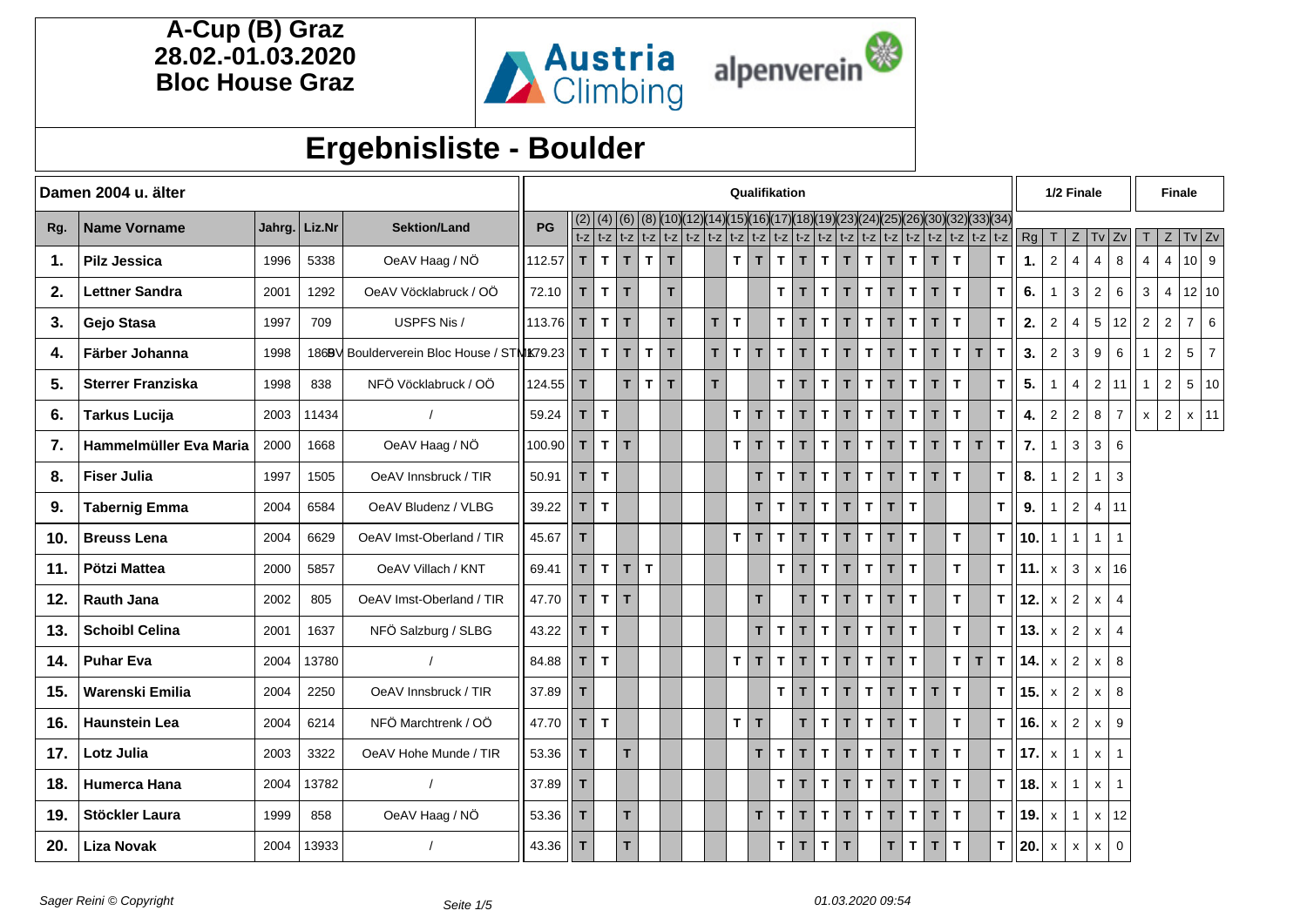



## **Ergebnisliste - Boulder**

| 21. | <b>Leitner Stephanie</b>    | 2003 | 3339  | SK Boulderbar / W        | 37.34 | т  |    |    |  |    | T. | T            | T  | $\mathbf{T}$ | T. | T.           | T  | T  | T. | т  |
|-----|-----------------------------|------|-------|--------------------------|-------|----|----|----|--|----|----|--------------|----|--------------|----|--------------|----|----|----|----|
| 22. | <b>Kempf Lea</b>            | 2004 | 6592  | OeAV Egg / VLBG          | 36.08 | т  | T. |    |  |    |    | T.           | T. | T.           | T. | T            | T  | T  | T. | т  |
| 22. | <b>Scarth-Johnson Angie</b> | 2004 | 14329 |                          | 36.08 | T  | T. |    |  |    |    | T.           | T. | $\mathbf{T}$ | T. | T.           | T. | T  | T. | т  |
| 22. | <b>Schubert Hannah</b>      | 1997 | 5096  | OeAV Innsbruck / TIR     | 36.08 | T. | T  |    |  |    |    | T            | T. | T.           | T. | T            | T  | T  | T. | Т  |
| 25. | <b>Kessler Sophie</b>       | 2004 | 7338  | NFÖ Pucking / OÖ         | 34.53 | T  |    |    |  | T. |    | T.           | T. | T.           | T. | $\mathbf{T}$ | T  | T. |    | т  |
| 25. | <b>Mali Katra</b>           | 2002 | 14443 |                          | 34.53 | T. |    |    |  | T. |    | T            | T  | T.           | T. | $\mathbf{T}$ | T  | T  |    | т  |
| 27. | Losinskyj Lena              | 2004 | 3260  | OeAV Haag / NÖ           | 32.08 | T. | T. |    |  |    |    | T.           | T  | T.           | T. | T.           | T  | T  |    | т  |
| 28. | Vollenwyder Klara           | 2000 | 2252  | OeAV Gebirgsverein / W   | 30.68 | T. |    |    |  | T. |    |              | T. | $\mathbf{T}$ | T  | T.           | T  | T  |    | т  |
| 29. | <b>Pichler Stefanie</b>     | 1992 | 3599  | OeAV Weyer / OÖ          | 27.45 |    |    | T. |  |    |    |              | T  | T.           | T  | T.           | T  | T  |    | т  |
| 30. | <b>Schlacher Sabrina</b>    | 1999 | 1870  | NFÖ Judenburg / STMK     | 26.35 | T. |    |    |  |    |    |              | T. | $\mathbf{T}$ | T. | $\mathbf{T}$ | T  | T  | T. | T. |
| 31. | <b>Klaunzer Maya</b>        | 2004 | 12548 | OeAV Lienz / TIR         | 23.32 | т  |    |    |  |    |    |              | T. | T.           | T. | $\mathbf{T}$ | T  | T  | T. |    |
| 32. | <b>Plasounig Katja</b>      | 1993 | 1055  | OeAV Villach / KNT       | 22.97 |    |    |    |  |    |    | $\mathbf{T}$ | T  | T.           | T. | T.           | T  | T  |    | т  |
| 33. | <b>Wurm Lisa</b>            | 2003 | 3275  | OeAV Waidhofen/Ybbs / NÖ | 21.89 |    |    |    |  | T. |    |              | T. |              | T  |              | T  | T  |    | т  |
| 34. | <b>Dorwekinger Lisa</b>     | 2004 | 2799  | NFÖ Herzogenburg / NÖ    | 16.09 |    |    |    |  |    |    |              | T. | T            | T  | T            | T  | T  |    |    |
| 34. | Pärtan Katalin              | 2003 | 2288  | NFÖ Wien / W             | 16.09 |    |    |    |  |    |    |              | T. | T.           | T. | T.           | т  | T. |    |    |
| 36. | <b>Merckens Olivia</b>      | 2002 | 2854  | NFÖ Weinburg / NÖ        | 13.79 |    |    |    |  |    |    |              |    | T.           | T. | T.           |    | T. |    | т  |
| 37. | Lapter Nadja                | 2003 | 13988 | OeAV Edelweiß / W        | 11.06 | т  |    |    |  |    |    |              | T. |              |    |              | T  | T. |    |    |
| 38. | <b>Moritz Tamy</b>          | 2002 | 3015  | OeAV Villach / KNT       | 10.76 |    |    |    |  |    |    |              |    | T.           | T  | T.           |    | T. |    |    |
| 39. | <b>Glück Mia</b>            | 2003 | 3223  | OeAV Gebirgsverein / W   | 10.53 |    |    |    |  |    |    |              | T  | T            |    |              | T  | T  |    |    |
| 40. | Steinbach Magdalena         | 2002 | 12046 | OeAV Waidhofen/Ybbs / NÖ | 5.13  |    |    |    |  |    |    |              |    |              |    |              | T  | T. |    |    |
|     |                             |      |       |                          |       |    |    |    |  |    |    |              |    |              |    |              |    |    |    |    |

|     | Herren 2004 u. älter |               |                     |    | Qualifikation                                          | 1/2 Finale      | <b>Finale</b> |
|-----|----------------------|---------------|---------------------|----|--------------------------------------------------------|-----------------|---------------|
| Rg. | <b>Name Vorname</b>  | Jahrg. Liz.Nr | <b>Sektion/Land</b> | PG | ) (23) (24) (25) (27) (28) (30) (33)<br>W(18)(19)(21)( | l Ra<br>[v   Zv |               |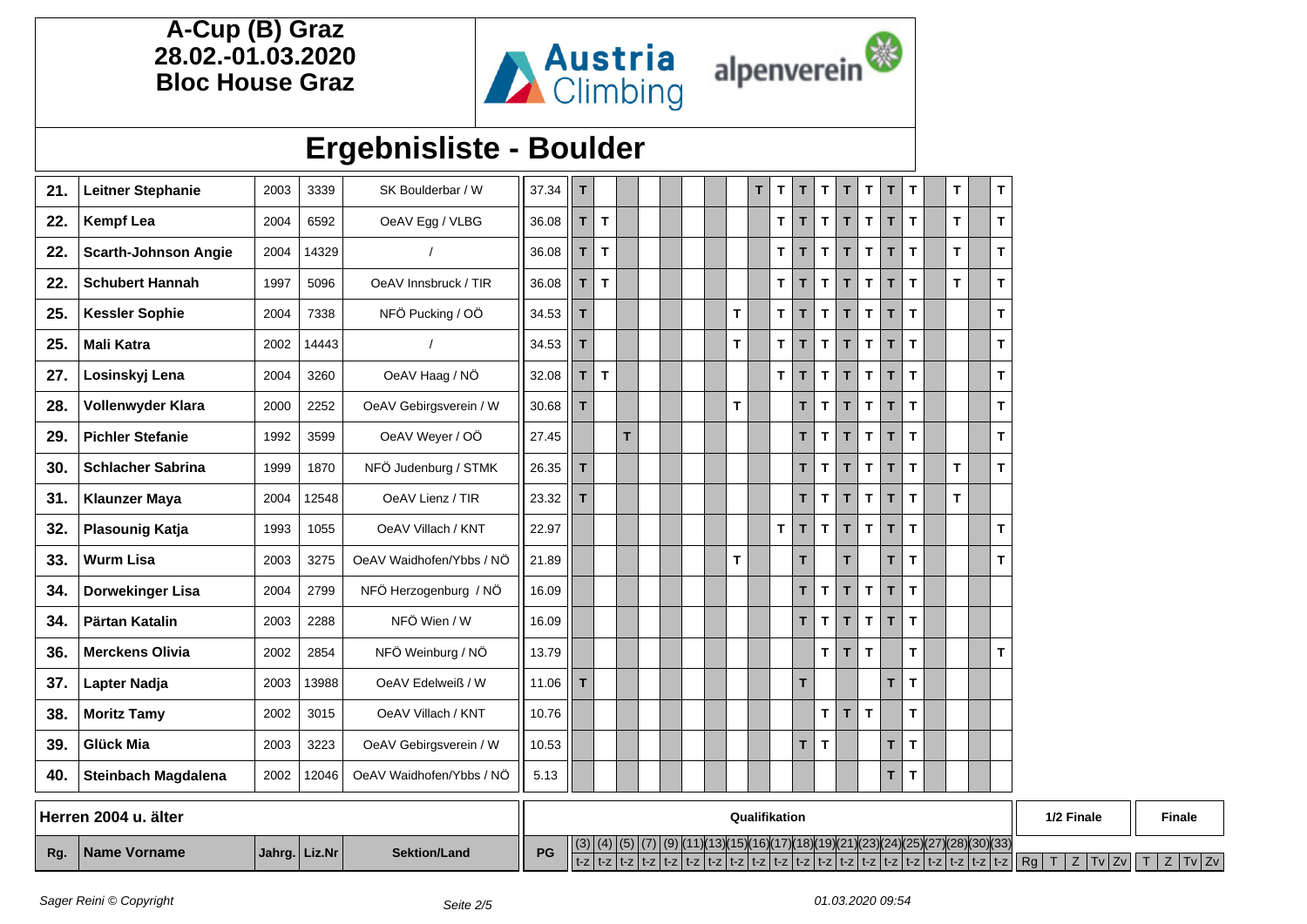

## **Ergebnisliste - Boulder**

| 1.  | <b>Uznik Nicolai</b>          | 2000 | 1987  | SV St. Johann i.R. / KNT | 62.35 | T            | $\top$       | T            | $\mathbf{T}$       | T            | T.           | T.           | $\mathbf{T}$ | T.            | т            | T.           | T.           | T.           | T.           | T                          | $\mathbf T$<br>T.  | т                            | $\mathbf{T}$ | 2.               | 3              | 4              | 4                       | 8               | $\overline{2}$     | $\overline{4}$ | 7 15               |                |
|-----|-------------------------------|------|-------|--------------------------|-------|--------------|--------------|--------------|--------------------|--------------|--------------|--------------|--------------|---------------|--------------|--------------|--------------|--------------|--------------|----------------------------|--------------------|------------------------------|--------------|------------------|----------------|----------------|-------------------------|-----------------|--------------------|----------------|--------------------|----------------|
| 2.  | <b>Schubert Jakob</b>         | 1990 | 4015  | OeAV Innsbruck / TIR     | 51.24 | T            | $\mathbf{T}$ | $\mathbf{T}$ | $\mathbf{T}$       | T            | $\mathbf{T}$ | тI           | $\mathbf{T}$ | T.            | $\mathbf{T}$ | T.           | $\mathsf{T}$ | $\mathbf{T}$ | T            | $\mathbf{T}$               | $\mathbf{T}$       | T.<br>$\mathbf{T}$           |              | 1.               | $\overline{4}$ | $\overline{4}$ | 5                       | 5               | $\overline{2}$     | $\mathbf{3}$   | $6\overline{6}$    | $\overline{7}$ |
| 3.  | <b>Haertl Dominik</b>         | 1999 | 2778  | NFÖ Wien / W             | 62.35 | T            | $\mathbf{T}$ | T            | $\mathsf{T}$       | $\mathbf{T}$ | T.           | $\mathbf{T}$ | T            | T.            | T            | T.           | T.           | $\mathbf{T}$ | T.           | T                          | T.<br>T.           | T                            | $\mathbf{T}$ | 5.               | $\overline{2}$ | $\overline{4}$ | $\overline{2}$          | 8               |                    | $\overline{4}$ | $\overline{2}$     | 8              |
| 4.  | <b>Klingler Florian</b>       | 1998 | 5813  | OeAV Innsbruck / TIR     | 62.35 | $\mathsf{T}$ | $\mathbf T$  | $\mathbf{T}$ | $\mathbf{T}$       | T            | $\mathbf{T}$ | $\mathbf{T}$ | $\mathbf T$  | T.            | $\mathbf{T}$ | $\mathbf{T}$ | $\mathsf{T}$ | $\mathbf{T}$ | T            | $\mathbf T$                | $\mathsf{T}$       | $\mathbf{T}$<br>T            | $\mathbf{T}$ | 4.               | $\mathbf{3}$   | $\mathbf{3}$   | 10                      | $\overline{4}$  |                    | $\mathbf{3}$   | 7 11               |                |
| 5.  | <b>Erber Matthias</b>         | 1997 | 4005  | OeAV Wilder Kaiser / TIR | 51.24 | $\mathbf T$  | $\mathbf T$  | $\mathbf T$  | $\mathbf{T}$       | T            | T.           | $\mathbf{T}$ | $\mathbf{T}$ | $\mathbf{T}$  | $\mathbf{T}$ | T.           | $\mathsf{T}$ | $\mathbf{T}$ | $\mathbf{T}$ | $\mathbf{T}$               | $\mathbf{T}$       | $\mathbf{T}$<br>T.           |              | 3.               | 3              | $\overline{4}$ | $\overline{7}$          | 9               | $\pmb{\mathsf{x}}$ | $\sqrt{2}$     | $\pmb{\mathsf{X}}$ | $\overline{4}$ |
| 6.  | <b>Gundolf Louis</b>          | 2001 | 1447  | OeAV Imst-Oberland / TIR | 47.91 | T            | $\mathbf{T}$ | $\mathbf{T}$ | T                  | T            | T            |              | T.           | T             | $\mathbf{T}$ | $\mathbf{T}$ | T            | $\mathsf{T}$ | T.           | $\mathbf{T}$               | $\mathbf{T}$       | $\mathbf{T}$<br>T            |              | 6.               | $\overline{2}$ | 3              | $\mathbf{2}$            | 3               | $\mathsf{x}$       | 2              | $x \mid$           | $\overline{4}$ |
| 7.  | <b>Parma Georg</b>            | 1997 | 876   | NFÖ Eichgraben / NÖ      | 49.02 |              | $T$ $T$      |              | $T$ $T$            |              |              | $\mathbf{T}$ | $\mathbf{T}$ | T.            | T            | T.           | T            | T.           | T.           | $\mathbf T$                | $\mathbf{T}$<br>T. | T                            | T.           | $\overline{7}$ . | $\overline{2}$ | 3              | $\overline{\mathbf{A}}$ | $\overline{7}$  |                    |                |                    |                |
| 8.  | <b>Posch Mathias</b>          | 1999 | 5947  | OeAV Innsbruck / TIR     | 39.68 |              | T            | $ \tau $     | $\mathbf{T}$       | T.           | T.           |              | T.           | T.            | T            | T.           |              | $\mathbf{T}$ | T            | $\mathbf T$                | T.                 | $\mathbf{T}$<br>T            |              | 8.               | $\overline{2}$ | $\mathbf{3}$   | 5                       | 6               |                    |                |                    |                |
| 9.  | <b>Aljaz Resnik</b>           | 2002 | 10288 |                          | 42.91 | T.           | $\mathbf{T}$ | $\mathbf{T}$ | $T$ $\overline{r}$ |              |              | T.           | $\mathbf{T}$ | T.            | T            | T.           | T.           | $\mathbf{T}$ | T.           | $\mathbf{T}$               | T.                 | $\mathbf{T}$<br>T            |              | 9.               | 2              | 3              | $\overline{7}$          | 12              |                    |                |                    |                |
| 10. | Leu Fabian                    | 1991 | 5333  | OeAV Bludenz / VLBG      | 52.39 | T            | $\mathbf{T}$ |              | T                  | T            | $\mathbf{T}$ |              | T.           | $T$ $T$       |              | T            | $\mathsf{T}$ | $\mathbf{T}$ | T            | $\mathbf T$<br>$\mathbf T$ |                    | T                            | $\mathbf T$  | 10.              | $\overline{2}$ | $\mathbf{3}$   |                         | 10 15           |                    |                |                    |                |
| 11. | <b>Dornauer Alfons</b>        | 1993 | 7082  | OeAV Zillertal / TIR     | 62.35 | T.           | $\mathbf{T}$ | $\mathbf{T}$ | T                  | T            | T.           | T.           | $\mathbf{T}$ | T.            | $\mathbf{T}$ | T.           | T.           | $\mathbf{T}$ | T            | T.                         | T.<br>$\mathbf{T}$ | T                            | $\mathbf{T}$ | 111.             | $\overline{2}$ | 3              |                         | 13 15           |                    |                |                    |                |
| 12. | <b>Scherz Stefan</b>          | 2001 | 1247  | NFÖ Neunkirchen / NÖ     | 46.24 |              | $T$ $T$      |              | $\mathbf{T}$       | T            | T.           | T            | $\mathbf{T}$ | T             | $\mathbf{T}$ | $\mathbf{T}$ | T            | T.           | T.           | T                          | T.                 | T.<br>T                      |              | 12.              | 2              | $\overline{2}$ | 8                       | $6\overline{6}$ |                    |                |                    |                |
| 13. | <b>Rest Stephan</b>           | 2001 | 1007  | OeAV Kuchl / SLBG        | 57.35 |              | $\mathbf{T}$ | T            | $\mathbf{T}$       | T            | T.           | T.           | T            | T.            | T            | T.           | T.           | T.           | T.           | T                          | T.<br>T.           | T                            | T            | 13.              | $\overline{2}$ | $\overline{2}$ | 9                       | 5               |                    |                |                    |                |
| 14. | Posch Jan-Luca                | 1998 | 4225  | OeAV Innsbruck / TIR     | 51.24 | $\mathbf{T}$ | $\mathbf{T}$ | $\mathbf{T}$ | T                  | T            | $\mathbf{T}$ | $\mathbf{T}$ | $\mathbf{T}$ | $\mathbf{T}$  | $\mathbf{T}$ | $\mathbf{T}$ | $\mathbf{T}$ | $\mathbf{T}$ | $\mathbf{T}$ | $\mathbf T$                | $\mathbf{T}$       | $\mathbf{T}$<br>$\mathbf{T}$ |              | 14.              | $\overline{2}$ | $\overline{2}$ | 9                       | 9               |                    |                |                    |                |
| 15. | <b>Podolan Thomas</b>         | 2003 | 1665  | NFÖ Salzburg / SLBG      | 42.91 | T            | $\mathbf{T}$ | $\mathbf{T}$ | $T$ $\overline{r}$ |              |              | тI           | T            | T.            | $\mathbf{T}$ | $\mathbf{T}$ | T            | $\mathbf{T}$ | T.           | $\mathbf{T}$               | $\mathbf{T}$       | $\mathbf{T}$<br>$\mathbf{T}$ |              | 15.              | $\mathbf{1}$   | $\overline{2}$ | $\mathbf{1}$            | 10              |                    |                |                    |                |
| 16. | <b>Bogeschdorfer Lawrence</b> | 2002 | 1279  | NFÖ Vöcklabruck / OÖ     | 45.17 |              | $\mathbf{T}$ | T            | $T$ $T$            |              |              | T.           | $\mathbf{T}$ | T.            | T            | T.           | T.           | $\mathbf{T}$ | T.           | T.                         | T.                 | T                            | $\mathbf{T}$ | 16.              |                | $\overline{2}$ | 3                       | $\overline{7}$  |                    |                |                    |                |
| 17. | <b>Aufschnaiter Andreas</b>   | 1994 | 5883  | OeAV Kitzbühel / TIR     | 40.13 | T.           | $\mathbf{T}$ |              | тI                 | $\mathbf{T}$ |              | $\mathbf{T}$ | $\mathbf{T}$ | $\mathbf{T}$  | $\mathbf{T}$ | T.           | $\mathbf{T}$ | $\mathbf{T}$ | T.           | $\mathbf T$                | $\mathsf{T}$       | $\mathbf{T}$<br>T            |              | 17.              | $\mathsf{x}$   | $\overline{2}$ | $\mathsf{x}$            | $\mathbf{3}$    |                    |                |                    |                |
| 18. | <b>Zinsler David</b>          | 2004 | 2254  | NFÖ Wien / W             | 37.91 |              | $\mathbf{T}$ | T            | $T$ $T$            |              |              | T.           | T            | T.            | T            | T.           | T.           | T.           | T.           | T.                         | T.                 | $\mathbf{T}$<br>T            |              | 18.              | $\mathsf{x}$   | $\overline{2}$ | $\mathsf{x}$            | $\overline{4}$  |                    |                |                    |                |
| 19. | <b>Rudigier Laurenz</b>       | 1993 | 4766  | OeAV Radstadt / SLBG     | 54.02 | $\mathbf{T}$ | $\mathbf T$  | $\mathbf T$  | $T$ $T$            |              |              | T.           | $\mathbf{T}$ | T.            | $\mathbf{T}$ | $\mathbf{T}$ | T            | $\mathbf{T}$ | T            | $\mathbf T$                | $\mathbf{T}$       | $\mathbf{T}$<br>$\mathbf{T}$ | $\mathbf{T}$ | ∥19.             | $\mathsf{x}$   | $\overline{2}$ | $\mathsf{x}$            | $\overline{7}$  |                    |                |                    |                |
| 20. | <b>Cosser Christopher</b>     | 2000 | 11586 |                          | 42.91 | T            | $\mathbf{T}$ | $\mathbf T$  | $T$ $T$            |              |              | тI           | T            | T.            | $\mathbf{T}$ | T.           | T.           | $\mathbf{T}$ | T            | T.                         | T.<br>T.           | T                            |              | 20.              | $\mathsf{x}$   | $\overline{2}$ | $\mathsf{x}$            | 10              |                    |                |                    |                |
| 21. | <b>Kohlbacher Thomas</b>      | 1995 | 1352  | OeAV Graz / STMK         | 36.35 | T            | $\top$       | $\mathbf{T}$ | $T$ $T$            |              |              |              | T.           | T.            | T            | T.           |              | T.           | T.           | T.                         | T.<br>T.           | T                            |              |                  |                |                |                         |                 |                    |                |                    |                |
| 22. | <b>Cavé Leto</b>              | 2002 | 7383  |                          | 36.28 | $\mathsf T$  | $\mathbf{T}$ |              | $T$ $\vert T$      |              |              | T.           | T            | T.            | T            | T.           | T.           | T.           | T            | $\mathbf T$                | $\mathbf{T}$       | T.                           |              |                  |                |                |                         |                 |                    |                |                    |                |
| 23. | <b>Neuwirth Roman</b>         | 2001 | 5927  | OeAV Wolfsberg / KNT     | 35.83 | T            | T            | T            | $T$ $T$            |              |              | тI           | $\top$       | $T$ $\vert T$ |              | $\mathbf{T}$ |              | T.           | T.           | T.                         | $\mathbf{T}$       | T                            |              |                  |                |                |                         |                 |                    |                |                    |                |
|     |                               |      |       |                          |       |              |              |              |                    |              |              |              |              |               |              |              |              |              |              |                            |                    |                              |              |                  |                |                |                         |                 |                    |                |                    |                |

Sager Reini © Copyright Contract Contract Contract Contract Contract Contract Contract Contract Contract Contract Contract Contract Contract Contract Contract Contract Contract Contract Contract Contract Contract Contract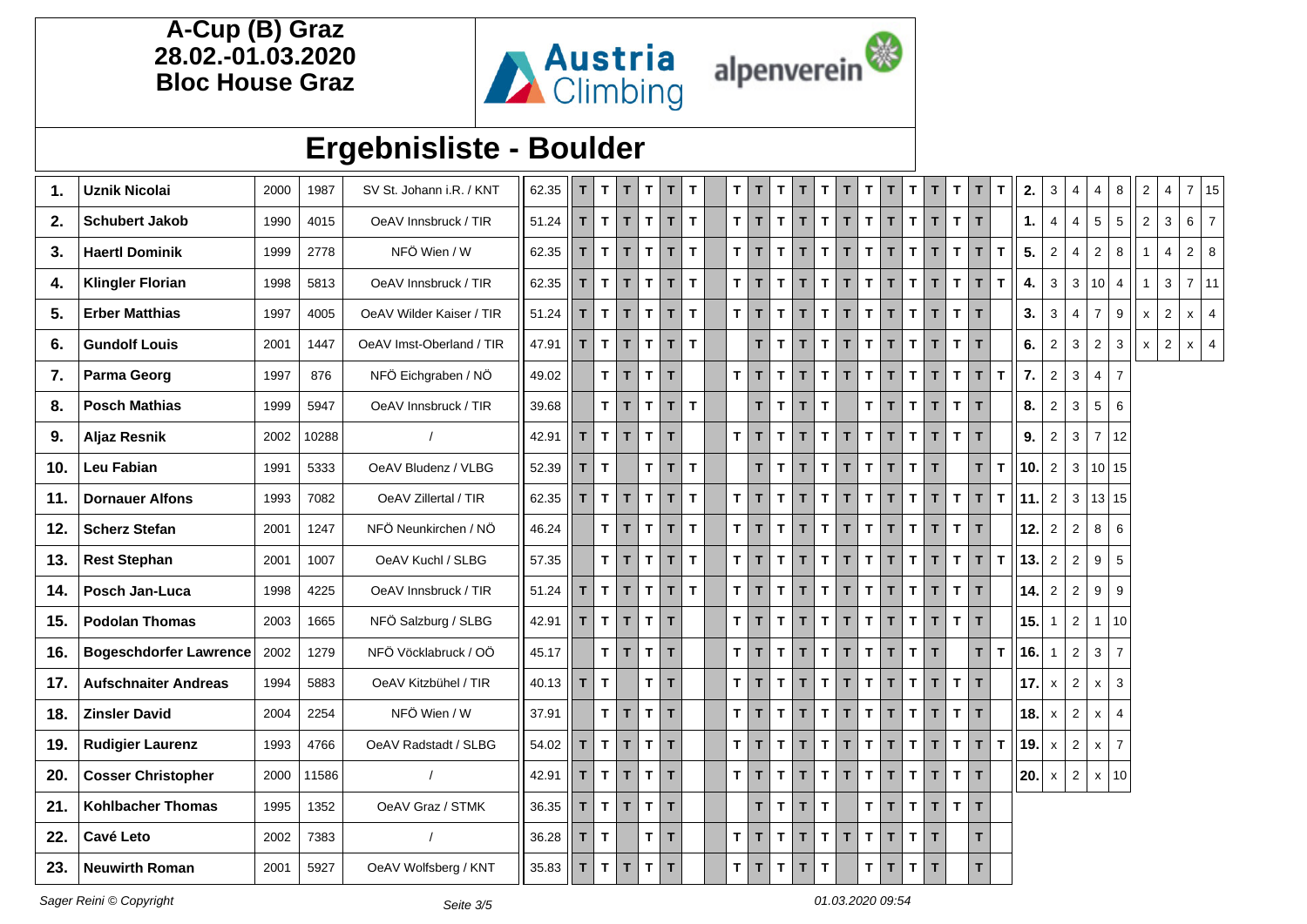

## **Ergebnisliste - Boulder**

| 23. | <b>Prenner Jakob</b>       | 2000 | 2845  | NFÖ Weinburg / NÖ        | 35.83 | T. | $\mathsf T$  | T            | T            | T. |  | T  | T  | T           | т  | $\mathbf T$  |    | T.           | T | T            | T            |              | т  |
|-----|----------------------------|------|-------|--------------------------|-------|----|--------------|--------------|--------------|----|--|----|----|-------------|----|--------------|----|--------------|---|--------------|--------------|--------------|----|
| 25. | <b>Lenz Maximilian</b>     | 2003 | 5928  | OeAV Wolfsberg / KNT     | 34.68 |    | T.           | T.           | $\mathbf{T}$ | T. |  | T  | T. | T           | T  | T            |    | T.           | T | T            | T            | $\mathbf{T}$ | T. |
| 25. | <b>Polak Andrej</b>        | 2002 | 10214 | $\overline{I}$           | 34.68 |    | T.           | $\mathbf T$  | T            | T. |  | T. | T  | T           | T  | T            |    | T.           | T | T            | T            | $\mathbf T$  | T  |
| 27. | <b>Lesnik Havijer</b>      | 2001 | 13786 |                          | 34.58 |    | T.           | T.           | $\mathbf{T}$ | T. |  |    | T  | T.          | T. | T            | T. | T.           | T | T            | T            | $\mathbf T$  | T. |
| 27. | <b>Lyubenov Bozhidar</b>   | 1992 | 6798  | OeAV Graz / STMK         | 34.58 |    | T.           | $\mathsf T$  | $\mathbf T$  | T  |  |    | T  | T           | T  | $\mathsf T$  | T. | $\mathbf T$  | T | $\mathbf{T}$ | $\mathbf{T}$ | $\mathbf T$  | T. |
| 29. | <b>Ebner Tobias</b>        | 1995 | 2346  | OeAV Hallein / SLBG      | 32.79 | T  | $\mathbf{T}$ | T.           | T            | T  |  |    | T  | T.          | T. | $\mathbf{T}$ | T. | $\mathbf{T}$ | T | T            |              |              | T. |
| 30. | <b>Tritthart Clemens</b>   | 2001 | 6002  | OeAV Graz / STMK         | 31.12 |    | T.           | T.           | T.           | T. |  | T  | T  | T           | T  | $\mathsf T$  | T. | T            | T | T            |              |              | T. |
| 30. | <b>Walther Linus</b>       | 2002 | 5934  | OeAV Graz / STMK         | 31.12 |    | T.           | T            | T            | T. |  | T  | T  | T.          | T. | $\mathbf T$  | T. | T            | T | T            |              |              | T. |
| 32. | <b>Harlacher Alexander</b> | 2003 | 2588  | OeAV Waidhofen/Ybbs / NÖ | 30.73 |    | T            | $\mathbf T$  | $\mathsf T$  | T  |  |    | T  | $\mathbf T$ | T  | $\mathsf T$  | T. | $\mathbf{T}$ | T | $\mathbf{T}$ | T            |              | T. |
| 33. | <b>Kitzmüller Marius</b>   | 2002 | 10536 | NFÖ Wien / W             | 30.33 | T. | $\mathbf{T}$ | $\mathbf{T}$ | $\mathbf{T}$ |    |  | T  | T  | T           | T  | $\mathbf{T}$ |    | T.           | T | T            |              |              | T. |
| 34. | <b>Bräuer Christoph</b>    | 2003 | 2935  | OeAV Steyr / OÖ          | 29.41 |    | T.           | T.           |              | T. |  | T  | T. | T           | T  | $\mathbf{T}$ |    | T            | T | T            |              | T            | T. |
| 35. | Krois Joshua               | 1994 | 3214  | OeAV Fürstenfeld / BGL   | 28.79 |    | T.           | T            |              | T. |  | T  | T  | T           | T. | $\mathbf T$  | T  | T            | T | T            |              |              | T. |
| 36. | <b>Geisler Philipp</b>     | 1998 | 5221  | OeAV Wilder Kaiser / TIR | 24.94 |    | T.           | T            | $\mathbf T$  |    |  |    | T  | T           | T  | $\mathbf T$  |    | T            | T | T            | T            |              | T. |
| 37. | <b>Crep Lovro</b>          | 2004 | 14390 |                          | 23.74 |    |              |              | $\mathbf{T}$ |    |  |    | T. | T           | T  | $\mathbf{T}$ |    | $\mathbf{T}$ | T | T            | T            | T            | T. |
| 37. | <b>Hofherr Andreas</b>     | 2003 | 2187  | OeAV Feldkirch / VLBG    | 23.74 |    |              |              | T            |    |  |    | T  | T           | T  | $\mathbf T$  |    | $\mathbf{T}$ | T | T            | $\mathbf{T}$ | $\mathbf T$  | T. |
| 39. | <b>Batagelj Anej</b>       | 2003 | 11446 | $\prime$                 | 23.38 |    |              | T            | $\mathbf{T}$ | T  |  |    | T. | T           | T  | T            |    | T            | T |              | T            |              | T. |
| 40. | Pantscharowitsch Hannes    | 2003 | 8513  | OeAV Edelweiß / W        | 22.74 |    |              |              | T.           | T. |  |    | T  | T           | T  | $\mathbf T$  | T  | T            | T | T            |              |              | T. |
| 41. | <b>Romsak Timotej</b>      | 2004 | 12652 | $\prime$                 | 22.45 |    |              |              | T.           | T  |  |    | T  | T           | T. | $\mathbf{T}$ |    | T            | T | T.           | T            |              | T. |
| 42. | Haidacher Benjamin         | 2004 | 6824  | OeAV Kufstein / TIR      | 21.78 |    | T.           |              | $\mathbf{T}$ | T  |  |    | T  | T           | T  | $\mathbf T$  |    | $\mathbf{T}$ | T | $\mathbf{T}$ |              |              | T. |
| 43. | <b>Fieger Maximilian</b>   | 2002 | 5930  | OeAV Wolfsberg / KNT     | 20.55 |    | T.           |              | T            |    |  | T  | T. | T           | T. | $\mathbf{T}$ |    | T.           | T | T            |              |              |    |
| 44. | <b>Kirchmair Robin</b>     | 2004 | 8903  | OeAV Innsbruck / TIR     | 20.12 |    | T            |              |              |    |  |    | T. | T           | T  | T            | T. | T            | T | T            |              |              | T. |
| 45. | <b>Wagner Leonhard</b>     | 2003 | 10255 | OeAV Graz / STMK         | 20.00 |    | T            | T.           | $\mathbf T$  |    |  |    | T  | T           | T. | $\mathbf{T}$ |    | T.           | T | T            |              |              |    |
| 46. | <b>Inschlag Michael</b>    | 2003 | 11952 | NFÖ Eichgraben / NÖ      | 18.22 |    | T            |              |              |    |  | T  | T  | T           | T  | $\mathbf T$  |    | T.           | T | T            |              |              |    |

Sager Reini © Copyright Contract Contract Contract Contract Contract Contract Contract Contract Contract Contract Contract Contract Contract Contract Contract Contract Contract Contract Contract Contract Contract Contract